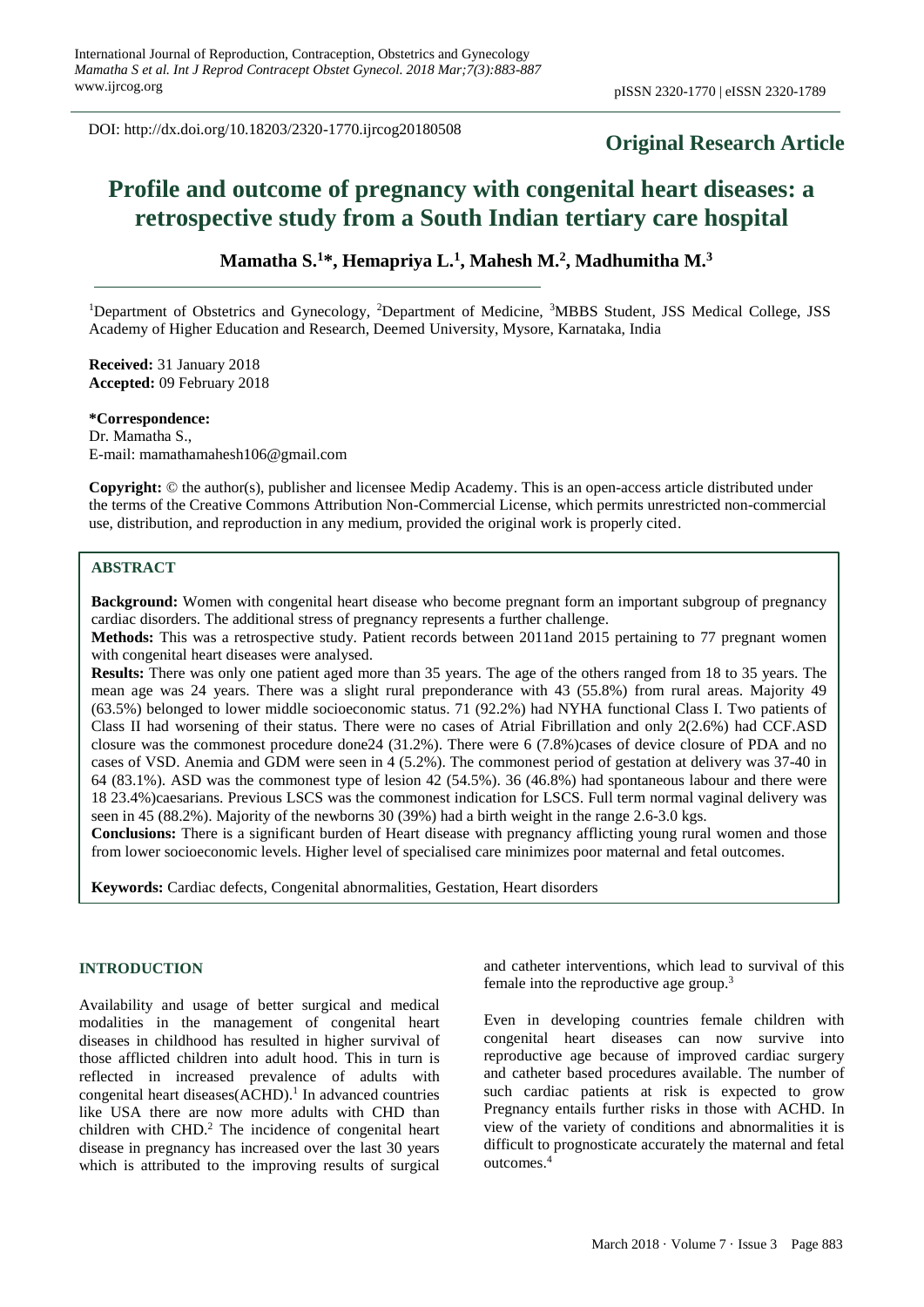Significant increases in cardiac output, decrease in peripheral vascular resistance, increase in blood volume and heart rate are well known changes in Pregnancy. These changes impose an additional stress on the cardiovascular system of those with congenital heart disorders.<sup>5</sup> There is also increased risk of thromboembolic complications, dysrythmias and endocarditis.<sup>6</sup> The modern inclination and practice of working women to conceive at a much older age also adds to the increased maternal and fetal risk.7,8

In our country a good section of the population still do not practice family planning and such women with preexisting congenital heart diseases are at great risk for cardiac and non cardiac complications. Therapeutic abortions and miscarriages are ever present risks for such mothers.<sup>5</sup> Insofar as the risk of CHD being genetically transmitted to the foetus, the overall incidence is dictated by the nature of the defect in the mother.<sup>8</sup>

There are only a few studies in this regard from South India. Hence the present study was taken up. This study looked into the clinical profile of pregnant women with congenital heart diseases with reference to parameters such as duration of heart disease, trimester status at diagnosis, symptoms, type of lesion, comorbid conditions, obstetric score birth weight of infant and postpartum complications.

## **METHODS**

This was a retrospective study carried out at Mysore City in the South Indian state of Karnataka. JSS Hospital is a large tertiary care teaching hospital attached to JSS Medical College, having cardiology with cathlab and a cardiothoracic surgery department. The study included 77 pregnant patients with adult congenital heart disease who were admitted to the Department of Obstetrics and Gynecology and Cardiology. These women were either following up or referred to the cardiology department of our hospital for medical treatment, catheter or surgical intervention. The study population duration was 5 years starting from 2011 January till the end of December 2016. We included all female patients with ACHD defined as those patients who diagnosed, treated, and followed up during their pediatric years. We also included de novo adults, previously undiagnosed. We excluded those with acquired heart diseases or non ACHD diagnosis.

Data was taken from the patients regarding their current or previous pregnancies Details of history, personal history, history of the present illness, past history, with especial emphasis on the gestational history, number of previous pregnancies, current pregnancy status, miscarriages, abortions, cardiac and obstetric complications. Gestational age at delivery, mode of delivery was obtained.

Details of maternal cardiac complications (heart failure (congestive cardiac failure), arrhythmias, thromboembolic complications, syncope, infective endocarditis or death) and obstertric complications (as post-partum hemorrhage, low birth weight, still birth or birth defects) were also obtained from the case records.

## *Statistical analysis*

Categorical variables were expressed as absolute and relative frequencies (percentage) while continuous variables were presented as mean values±standard deviation (SD). Comparisons were made between the two groups using t-test for continuous variables and chisquare test and Pearson correlation coefficient for categorical variables. Statistical analysis was performed using SPSS (statistical package version sixteen). Difference was considered statistically significant at a P value  $\leq 0.05$  and highly significant at P value  $\leq 0.01$ .

#### **RESULTS**

There were total of 77 patients. There was only one patient aged more than 35 years. The age of the others ranged from 18 to 35 years. Majority of them 37 (48.1%) belonged to the age group 21-25 years (Table 1).

## **Table 1: Age distribution of patients.**

| Age       | No. | <b>Percentage</b> |
|-----------|-----|-------------------|
| $18-20$   | 16  | 20.8              |
| $21 - 25$ | 37  | 48.1              |
| $26 - 30$ | 20  | 26.0              |
| $31 - 35$ |     | 3.9               |
| >35       |     | 1.3               |

Only one was a working woman whereas the rest 76 were home makers. There was a slight rural preponderance with 43 (55.8%) from rural areas 51 of them belonged to the lower middle and lower socioeconomic status group (Table 2).

#### **Table 2: Socio economic status of the patients.**

| Socio economic status | No. | Percentage |
|-----------------------|-----|------------|
| Lower                 |     | 2.6        |
| Lower middle          | 49  | 63.6       |
| Upper middle          | 26  | 33.8       |

#### **Table 3: Duration of heart disease.**

| <b>Duration of heart disease</b> | No. | Percentage |
|----------------------------------|-----|------------|
| $<1 \text{ yr}$                  | 15  | 19.5       |
| $1-5$ yrs                        | 20  | 26.0       |
| $6-10$ yrs                       | 10  | 13.0       |
| $11-15$ yrs                      | 8   | 10.4       |
| 15-20 yrs                        | 8   | 10.4       |
| $>20$ yrs                        | 16  | 20.8       |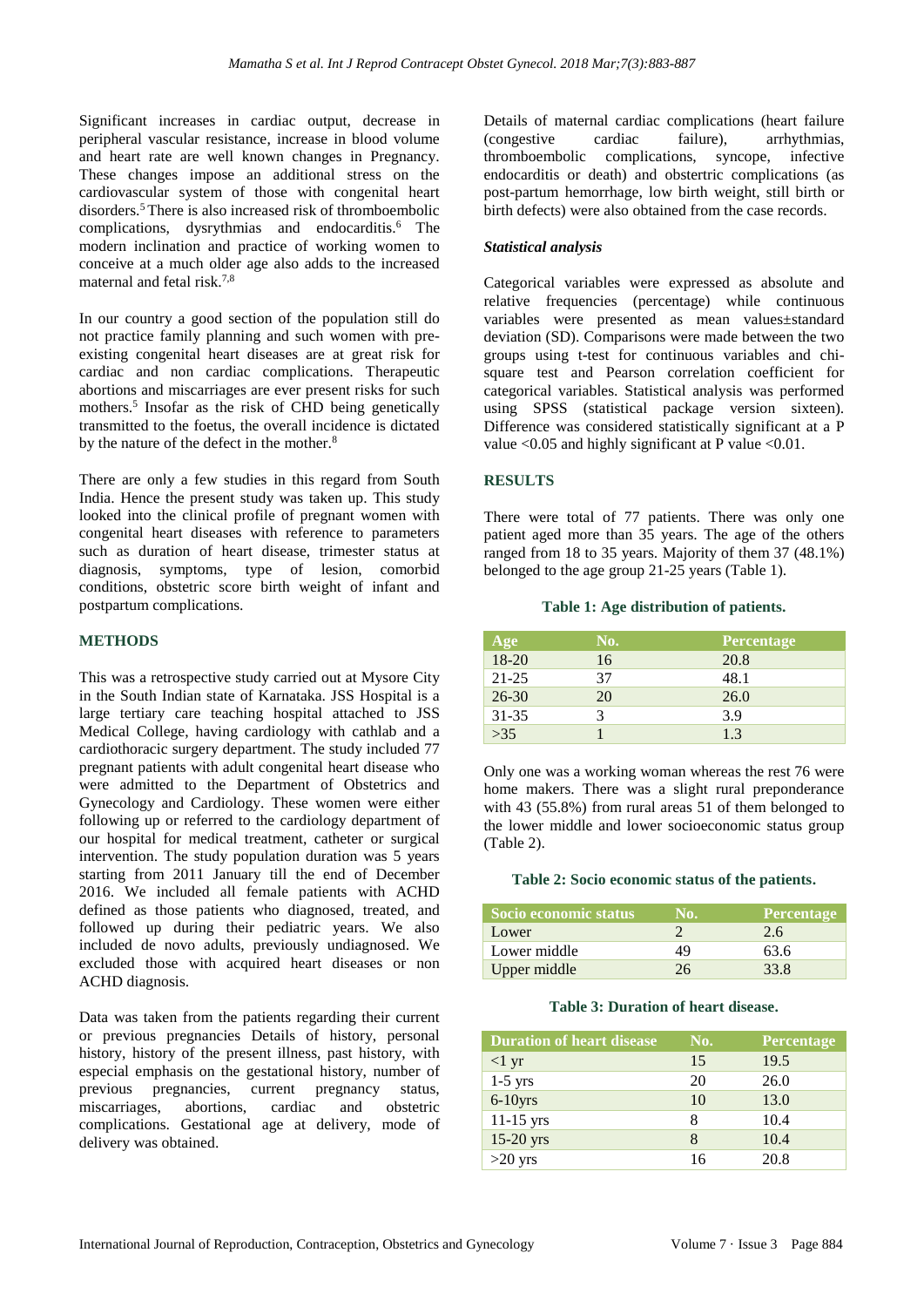Duration of heart disease was more than 20 years in 16 (20.8%) of patients reflecting the increased survivability of congenital heart disease patients in todays age (Table 3).

#### **Table 4: Obstetric and medical comorbidity.**

| <b>Obstetric and medical comorbidity</b> | No.               | $\frac{0}{0}$ |
|------------------------------------------|-------------------|---------------|
| <b>Gest HTN</b>                          |                   |               |
| Pre eclampsia                            | 2                 | 2.6           |
| Hypothyroid                              | $\mathbf{\Omega}$ |               |
| Anaemia                                  |                   | 5.2           |
| <b>GDM</b>                               |                   | 5.2           |
| Threatened preterm labour                | っ                 | 2.6           |
| Pre termlabour                           |                   | 2.6           |

Most 10 (13%) were diagnosed during the first trimester itself. 71 (92.2%) had NYHA functional Class I None were in Class II and III. Two patients of Class II had worsening of their status. There were no cases of Atrial Fibrillation and only 2 (2.6%) had CCF. ASD closure was the commonest procedure done 24 (31.2%). SBE prophylaxis was given in 66 (85.71%) patients. As regards obstetric and medical comorbidity anemia and GDM were seen in 4 (5.2%) (Table 4).



**Figure 1: Types of lesions.**

Gravida one 34 (44.2%) was the commonest obstetric score. The commonest Period of Gestation at delivery was 37-40 in 64 (83.1%). ASD was the commonest type of lesion 42 (54.5%) (Figure 1). There were 6 (7.8%) cases of device closure of PDA and no cases of VSD (Table 5).

#### **Table 5: Type of procedure.**

| <b>Procedure done</b>                            | No.          | $\frac{0}{0}$ |
|--------------------------------------------------|--------------|---------------|
| <b>ASD</b> Closure                               | 24           | 31.2          |
| VSD closure                                      | $\mathbf{0}$ | 0.0           |
| PDA device closure                               | 6            | 7.8           |
| Both ASD and PDA closure                         |              | 1.3           |
| Balloon valvuloplasty pulmonary                  | 4            | 5.2           |
| Balloon valvuloplasty aortic                     |              | 1.3           |
| Fontan's repair                                  |              | 1.3           |
| Rerouting of PAPVC with pericardial<br>buffering |              | 2.6           |

36 (46.8%) had spontaneous labour and there were 18 (23.4%) caesareans (Figure 2).



**Figure 2: Type of labour.**

Term pregnancy was the commonest indication for labour seen in 1414 (18.2%). Previous LSCS was the commonest indication for LSCS. Spinal anesthesia was used in 25 (96.2%) (Table 6).

#### **Table 6: Indication for LSCS.**

| <b>Indication for LSCS</b>   | No.                         | $\frac{0}{0}$ |
|------------------------------|-----------------------------|---------------|
| Previous LSCS                |                             | 26.9          |
| Previous sling surgery       | 2                           | 7.7           |
| Malpresentation              | 6                           | 23.1          |
| Contracted pelvis            | 2                           | 7.7           |
| <b>Failed</b> induction      | $\mathcal{L}$               | 7.7           |
| Cephalo pelvic disproportion | $\mathcal{D}_{\mathcal{L}}$ | 7.7           |
| Non progress of labour       |                             | 15.4          |
| <b>PROM</b>                  |                             | 38            |

Full term normal vaginal delivery was seen in 45 (88.2%). Majority of the new-borns 30 (39%) had a birth weight in the range 2.6-3.0 kgs. 11 (14.3%) had postpartum complications out of whom 7 (9.1%) needed ICU care (Figure 3).



**Figure 3: Post partum complications.**

#### **DISCUSSION**

In this study there was one patient aged more than 35 years. The age of other remaining patients ranged from18 years to 35 years. The largest being the 21-25 years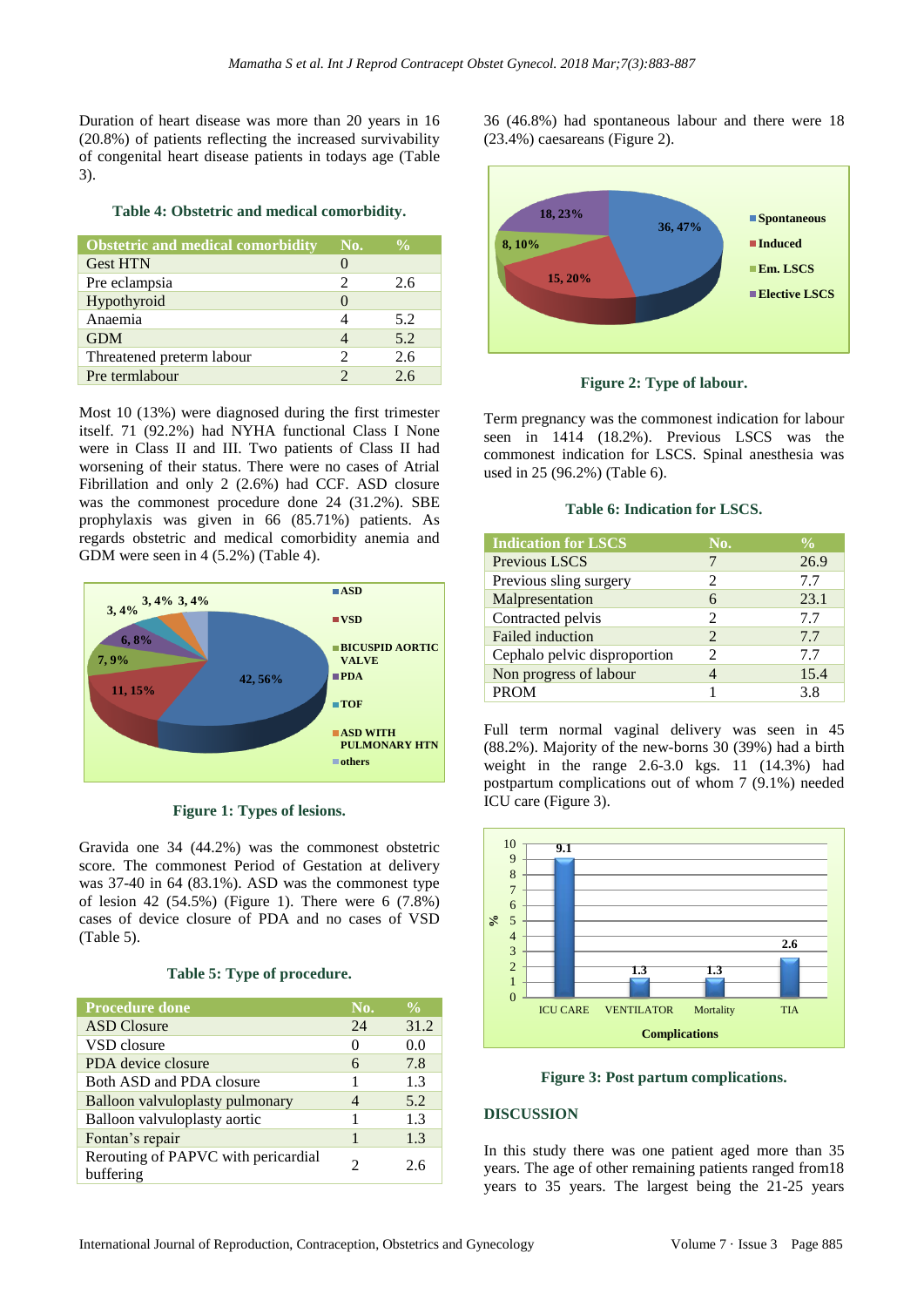group. The mean age of 23 years is relatively lower than that seen in studies from western countries. Furenas E mentioned that the mean of age in his study was 29 years and the mean age at the time of the first pregnancy was 28 years. <sup>10</sup> This is because of our subjects being from lower socioeconomic status.

In the study by Thompson JL the common lesions encountered were as follows ASD (22.6%), VSD, (14.5%), LVOTO (13.8%), right sided congenital valvular lesions (7.5%). less common coarctation of aorta (2.9%), TOF (2.6%), TGA (1.5%) Ebstein anomaly  $(1.4\%)$ , TAPVR  $(0.1\%)$  and truncus arteriosus  $(0.1\%)$ . The findings of present study have shown similar results.<sup>11</sup> Thompson JL et al reported that among 655 women the incidence of cardiovascular complications was 4.1% mostly due to arrhythmia, heart failure, stroke and myocardial infarctions, hypertension. <sup>11</sup> The results of present study are similar.

Roos-Hesselink JW reported outcomes of 872 women with congenital heart disease, 8% of which had cardiovascular decompensation or failure, while Karamlou et al found a rate of composite cardiac complications of 2.3% in women with CHD compared with  $0.2\%$  in those without.<sup>12,13</sup> Maternal mortality was not seen in our study, however, maternal morbidity was considerable Furenas et al also reported less incidence in their paper.<sup>10</sup> No patient in present study had therapeutic abortions. In the Zahara registry miscarriages occurred in 20% of pregnancies and in the study by Furenas it was seen in 12.6%.<sup>10,14</sup>

Adequate care during pregnancy, delivery, and the postpartum period requires a multidisciplinary team approach with cardiologists, obstetricians, and anaesthetists. <sup>15</sup> The study by Hidano et al found that 128 pregnant women with CHDs had 151 uneventful pregnancy outcomes, 56% had normal vaginal delivery.<sup>16</sup> Present results are in agreement with the results of above study. This reflects the optimal care and follow-up being given in a tertiary teaching hospital like ours.

The limitations of this study are: the data is a retrospectively collected one which leads to selection bias. The small sample is another drawback which limits analysis. Also, the study was conducted at a single centre. A large prospective multicentric study from Indian population is needed to throw more precise data regarding the issue.

## **CONCLUSION**

There is a significant burden of Heart disease with pregnancy afflicting young rural women and with preponderance among those from lower socioeconomic levels. Operative abdominal deliveries and neonatal ICU admissions are more common in women with CHD, but these pregnancies are generally well tolerated with low mortality rates. This is in conformity with other studies from developing countries. Higher levels of general and obstetric care with appropriate Cardiological and Cardiosurgical interventions help in improving outcomes for the mother and the baby.

## **ACKNOWLEDGMENTS**

Authors would like to thank Dr. Nagaraj Desai, Head Department of Cardiology, Dr. Ambarisha Bhandiwad, Head of Obstetrics and Gynecology, Dr. Guruswamy M. Medixal Superintendent, Mr. Shivanad Swamy In-Charge Medical Records Section JSS Hospital for their support during study.

*Funding: No funding sources Conflict of interest: None declared Ethical approval: The study was approved by the Institutional Ethics Committee*

## **REFERENCES**

- 1. Drenthen W, Boersma E, Balci A, Moons P, Roos-Hesselink JW, Mulder BJ et al. Predictors of pregnancy in women with congenital heart disease. Eur Heart J. 2010 Jun 28;31(17):2124-32.
- 2. Franklin WJ, Gandhi M. Congenital heart disease in pregnancy. Cardiol Clin. 2012 Aug;30(3):383-94.
- 3. Alistair B, James C. New congenital heart disease review. A national review for congenital heart services for children and adults. Circulation. 2015;1:45.
- 4. Bhatt AB, Foster E, Kuehl K, Alpert J, Brabeck S, Crumb S, et al. Congenital heart disease with older adult. A scientific statement from the American Heart Association. Circulation. 2015;131:1884-931.
- 5. Curry R, Swan L, Steer PJ. Cardiac disease in pregnancy. Curr Opin Obstet Gynecol. 2009;21:508- 13.
- 6. Franklin WJ, Benton MK, Parekh DR. Cardiac disease in pregnancy. Tex Heart Inst J. 2011;38:151- 3.
- 7. Marelli AJ, Ionescu-Ittu R, Mackie AS, Guo L, Dendukuri N, Kaouache M. Lifetime prevalence of congenital heart disease in the general population from 2000 to 2010. Circulation. 2014 Aug 26;130(9):749-56.
- 8. Jastrow N, Meyer P, Khairy P, Mercier LA, Dore A, Marcotte F, et al. Prediction of complication in pregnant women with cardiac diseases referred to a tertiary center. Int J Cardiol. 2011;151:209-13.
- 9. Lu CW, Shih JC, Chen SY, Chiu HH, Wang JK, Chen CA, et al. Comparison of 3 risk estimation methods for predicting cardiac outcomes in pregnant women with congenital heart disease. Circulation. 2015;79:1609-17.
- 10. Furenas E, Eriksson P, Wennerholm UB, Dellborg M. Effect of maternal age and cardiac disease severity on outcome of pregnancy in women with congenital heart disease. Int J Cardiol. 2017;243:197- 203.